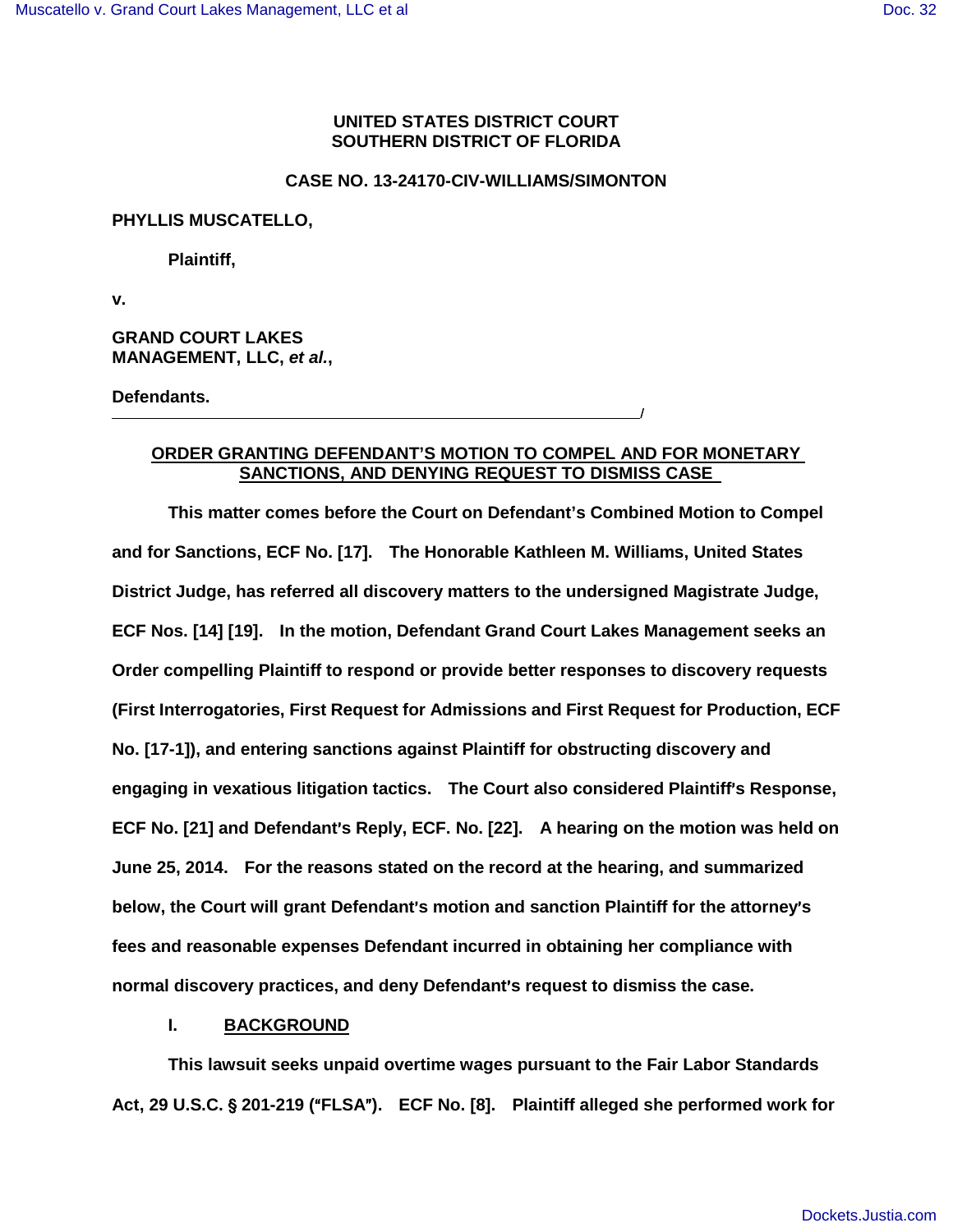**Defendant as a "Dietary Manager" for approximately eighty (80) hours per week. Id. at** &&**8, 10. She further alleged that Defendant did not pay her the proper overtime rate for hours worked in excess of forty (40), id. at** &&**12-13, and that her unpaid overtime wages total \$122,856.40 for the time period of May 10, 2011, to June 14, 2013, ECF No. [10].** 

#### **II. THE PRESENT DISCOVERY DISPUTE**

**Defendant served discovery requests (First Interrogatories, First Request for Admissions and First Request for Production) on Plaintiff on February 11, 2014.**  Defendant alleges in the instant motion that Plaintiff's responses served on March 17, **2014, contained objections to a majority of the discovery requests, failed to answer a single request to admit and failed to provide responsive documents, answers or information. ECF No. [17] at 1. After defense counsel sent Plaintiff's counsel a letter to resolve the discovery dispute, Plaintiff served amended responses on March 25 and 26, 2014, to the interrogatories and requests to produce, but refused to change her position on the requests to admit. Id. at 2. After further attempts to resolve the discovery dispute, Defendant filed the instant motion on March 31, 2014. In the motion, Defendant asserted that Plaintiff: (1) improperly answered all 27 Request for Admissions with,**  A**Denied, as Phrased"; (2) failed to answer or satisfactorily answer Request for Production Nos. 8, 11-13 and 21; and (3) failed to satisfactorily answer Interrogatory No. 9. Id. at 3-10. Plaintiff responded to the motion on April 16, 2014, and noted therein that she had contemporaneously served amended responses to the requests to admit and provided additional documents responsive to Requests to Produce No. 13 such that Defendant's** motion was moot as to those issues. ECF No. [21] at 2. Plaintiff's motion also provided **substantive arguments as to why her responses to Requests to Produce Nos. 8, 11, 12 and 21, and Interrogatory No. 9, were sufficient. Id. at 2-5. In the reply brief filed April 23, 2014, Defendant argued that Plaintiff continues to improperly object to certain discovery**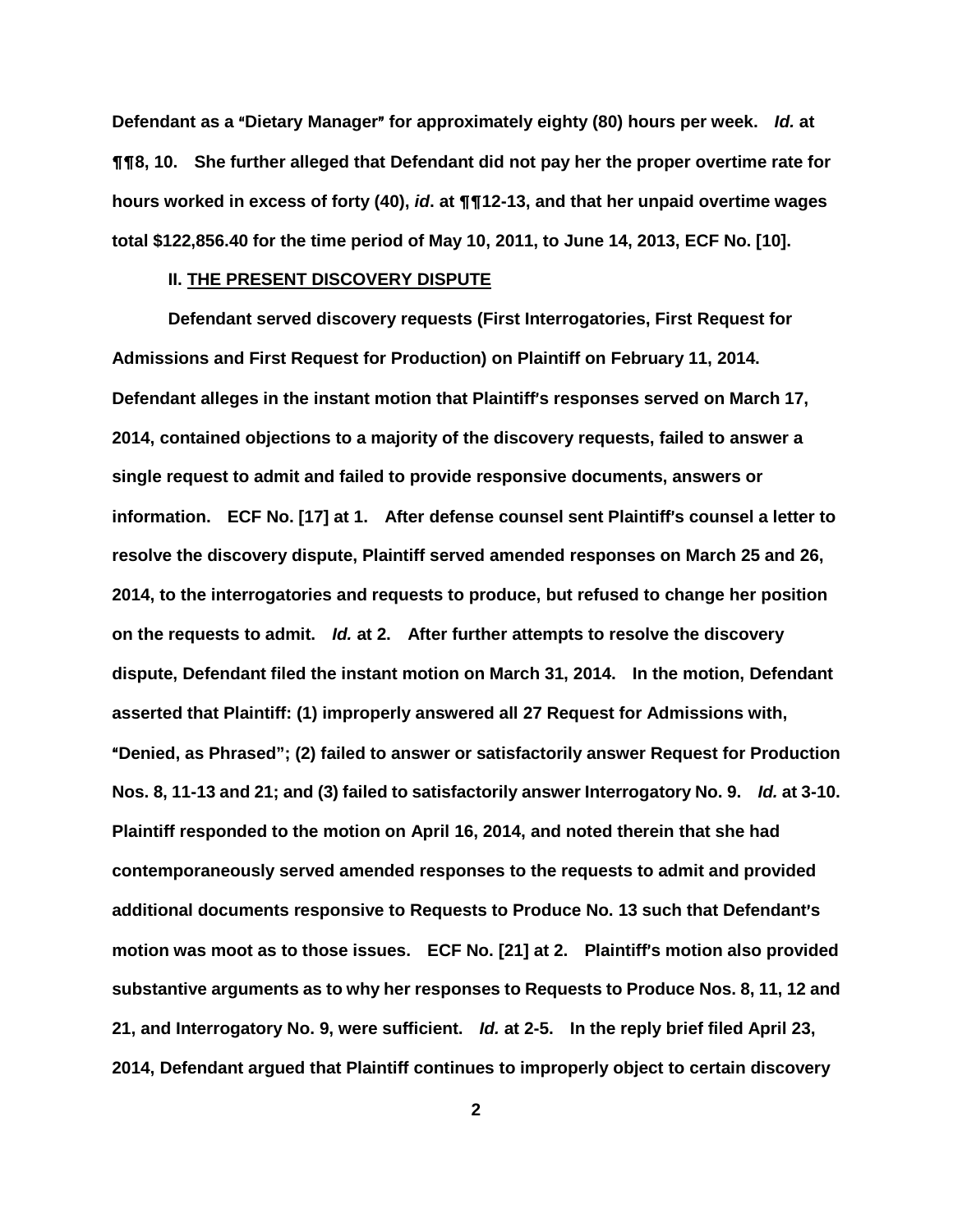**requests and withhold documents. ECF No. [22]. Moreover, Defendant argued that**  Plaintiff's April 16, 2014 production of documents and non-denials to the requests to **admit does not render the requested relief moot, but supports an award of sanctions; Defendant asserted that Plaintiff only complied with her obligations and duties under the applicable discovery rules after Defendant filed a motion to compel and for sanctions. Id. at 9. In addition, Defendant argued that the April 16, 2014 production by Plaintiff**  illustrates that her prior responses were false. In response to Defendant's request to **produce copies of all notes she prepared relating to her employment, Plaintiff originally answered,** A**None." Id. at 2. In the April 16, 2014 production, however, Plaintiff produced 88 pages of handwritten notes in response to that discovery request. Id. Plaintiff also answered,** A**None,**@ **when Defendant asked her to identify all court cases where she was named or appeared as a party while she worked for Defendant. Id. at 6. Defendant has since learned that Plaintiff was a party to an FLSA lawsuit against another employer during the time she worked for Defendant at issue in this case. For these reasons, in the reply brief, Defendant asked the Court to dismiss the lawsuit as a sanction for Plaintiff**=**s flagrant disregard for the Court and the discovery process. Id. at 9. In the alternative, Defendant seeks an award of attorney's fees and costs incurred in seeking to force Plaintiff to comply with her discovery obligations. Id.** 

**At the hearing, Defendant argued that it was presently dissatisfied with only the responses to Request For Production Nos. 11, 12 and 16. Request No. 16 was not raised in the motion or the Notice of Hearing, and therefore is not considered. With respect to Requests Nos. 11 and 12, Defendant challenged Plaintiff's response that she had no personal emails sent or received during working hours and had no calendars. Based upon the Plaintiff's discovery deficiencies, the undersigned ordered Plaintiff to provide Defendant with an affidavit on or before July 10, 2014, that details how she searched her**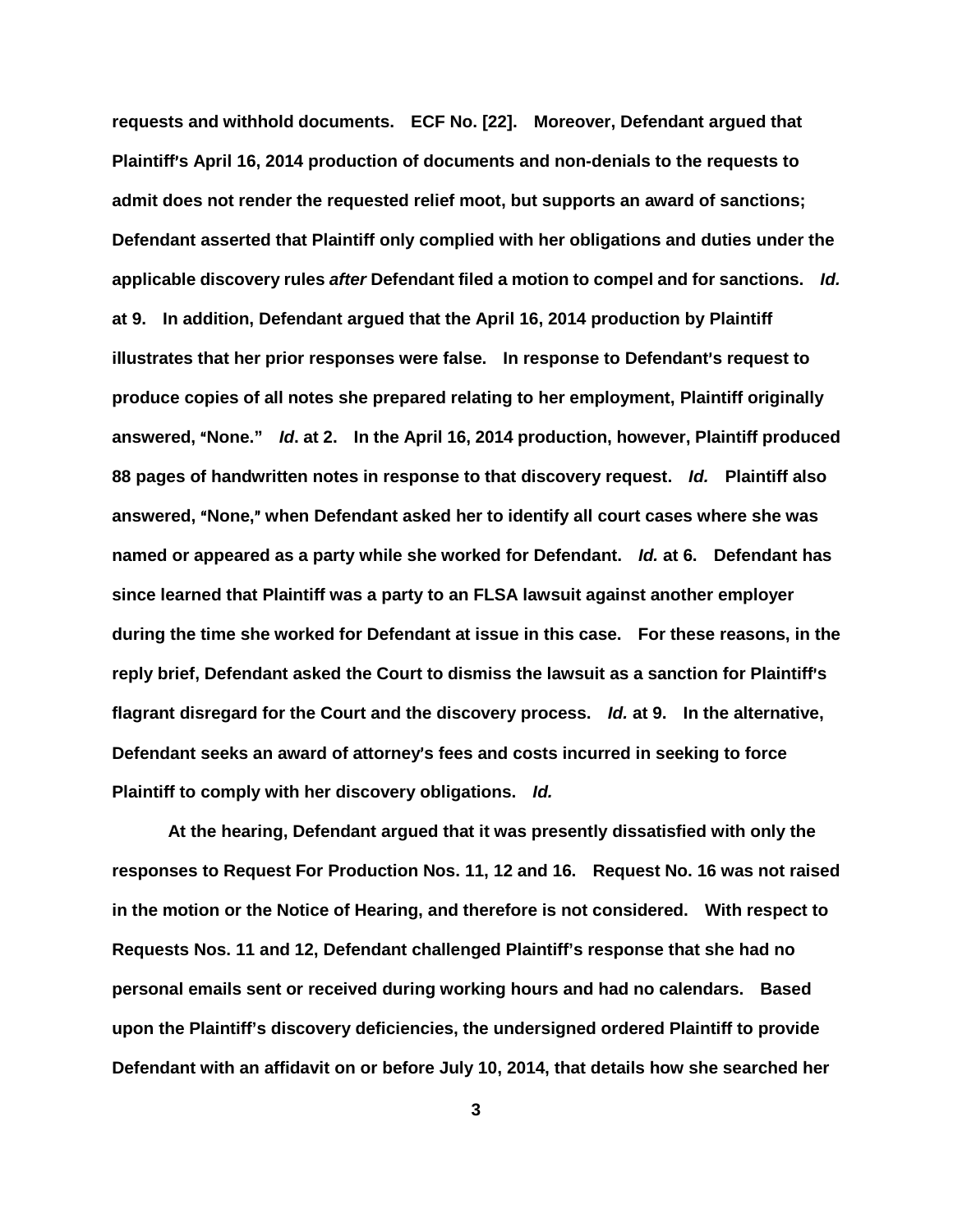**private email account and the results of that search, with respect to any emails she sent between October 28, 2010 and June 14, 2013, during the hours she claims to have worked. In addition, Defendant may obtain emails from the Plaintiff's email provider, if it is necessary to confirm whether such emails exist. Plaintiff's counsel shall be permitted to review emails from the provider so that only responsive emails are provided to the Defendant. In addition, the affidavit shall confirm that no calendars exist. If the attorney's review reveals additional documents, they shall be produced on or before July 10, 2014.** 

## **III. THE REQUEST FOR SANCTIONS**

Under Federal Rule of Civil Procedure 37(a)(3)(B), "[a] party seeking discovery may **move for an order compelling an answer, designation, production, or inspection.**@ **Such a motion may be made if a party fails to answer an interrogatory submitted under Federal Rule of Civil Procedure 33 or fails to produce documents in accordance with Federal Rule of Civil Procedure 34. Fed. R. Civ. P. 37(a)(3)(B)(iii)-(iv). A party may also move to determine the sufficiency of an answer or objection to a request to admit. Fed. R. Civ. P. 36(a)(6). If those motions are granted, or if the disclosure of the requested discovery is provided after the motion is filed, the Court "must" require the party whose conduct necessitated the motion, or the attorney advising the conduct, or both, to pay the**  movant's reasonable expenses incurred in making the motion, which includes attorney's **fees. Fed. R. Civ. P. 37(a)(5)(A); and Fed. R. Civ. P. 36(a)(6)(noting that Rule 37(a)(5) applies to an award of expenses).** 

**The record reflects that Defendant is entitled to the reasonable expenses it incurred in forcing Plaintiff's compliance with the applicable discovery rules. Plaintiff did not adequately amend her discovery responses until April 16, 2014, in response to and after Defendant filed the instant motion to compel those amendments. Rule 37(a)(5)(A)**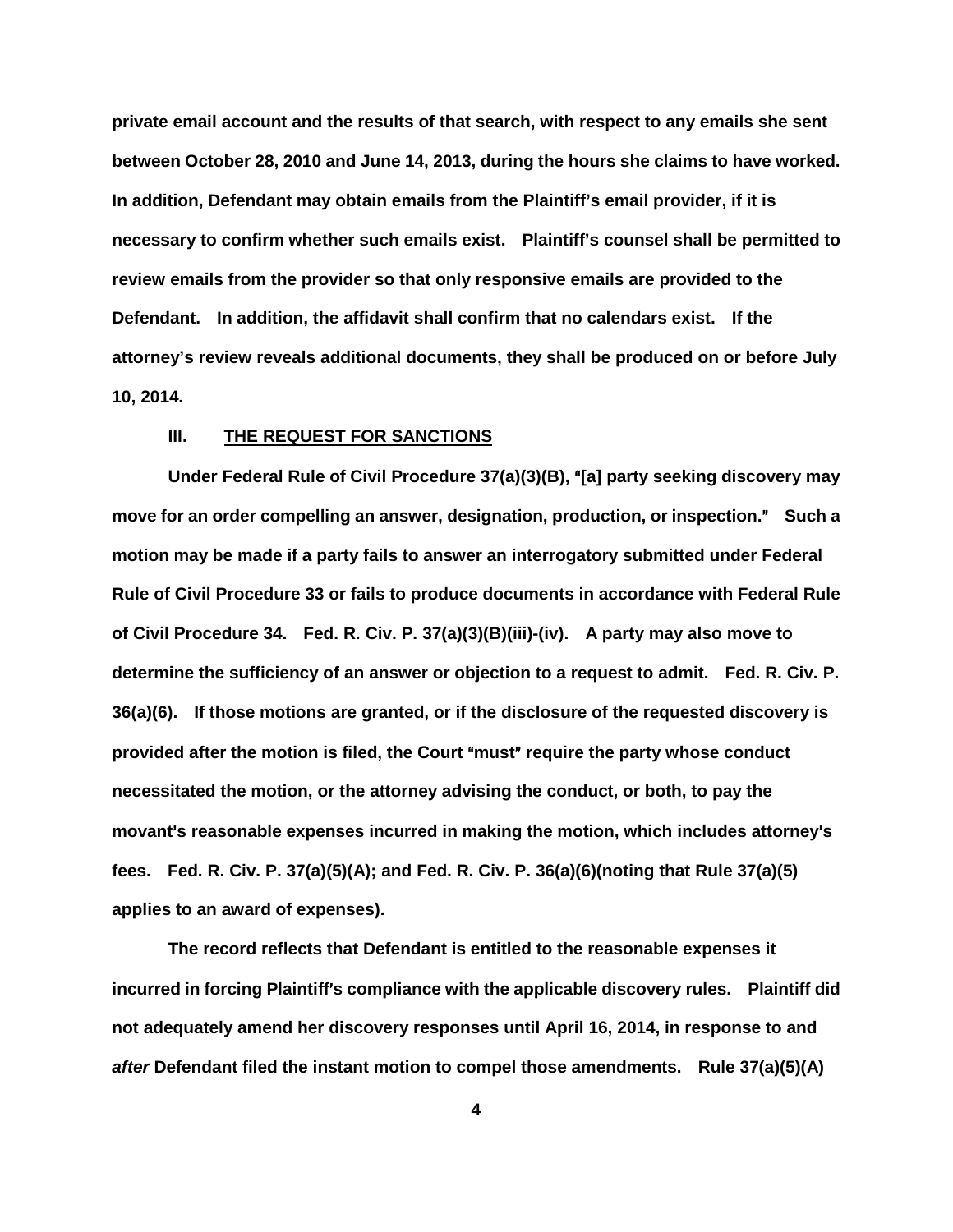**mandates an award of expenses** A**if the disclosure or requested discovery is provided after the motion was filed.**@ **It is clear from the record and Plaintiff**=**s response brief, that the motion to compel was the catalyst for the production of responsive documents and amended responses to the Requests to Admit. Plaintiff**=**s response provides no explanation for why she failed to amend her answers to the Requests to Admit or provide documents responsive to Request to Produce No. 13 prior to April 16, 2014. Plaintiff has therefore not shown that she was substantially justified or that any other circumstances make an award of expenses unjust. Fed. R. Civ. P. 37(a)(5)(A)(ii)-(iii). Accordingly,**  Defendant is awarded all reasonable attorney's fees and expenses associated with filing **the motion to compel and reply brief, as well as the attorney**=**s fees associated with Defendant's informal efforts to obtain Plaintiff's compliance with discovery after March 26, 2014. Defense counsel shall attempt to confer with Plaintiff in an effort to reach agreement regarding the amount of fees and costs reasonably incurred. Defendant shall file an appropriate motion for fees, consistent with the Local Rules, on or before July 25, 2014, setting forth the reasonable fees and costs incurred as a result of Plaintiff**=**s failure**  to properly respond to Defendant's discovery requests.

The Court will, however, deny Defendant's motion to the extent that it seeks **dismissal of this action for Plaintiff**=**s discovery abuses. Because dismissal with prejudice is considered a drastic sanction, a court may only implement it as a last resort,**  when: (1) a party's failure to comply with a court order is a result of willfulness or bad **faith, see Bank Atlantic v. Blythe Eastman Paine Webber, Inc., 12 F.3d 1045, 1049 (11th Cir. 1994), and (2) the district court specifically finds that lesser sanctions would not suffice, see Gratton v. Great Am. Communications, 178 F.3d 1373, 1375 (11th Cir.1999). Here, the Court finds that a lesser sanction, the award of reasonable expenses or attorney's fees, is**